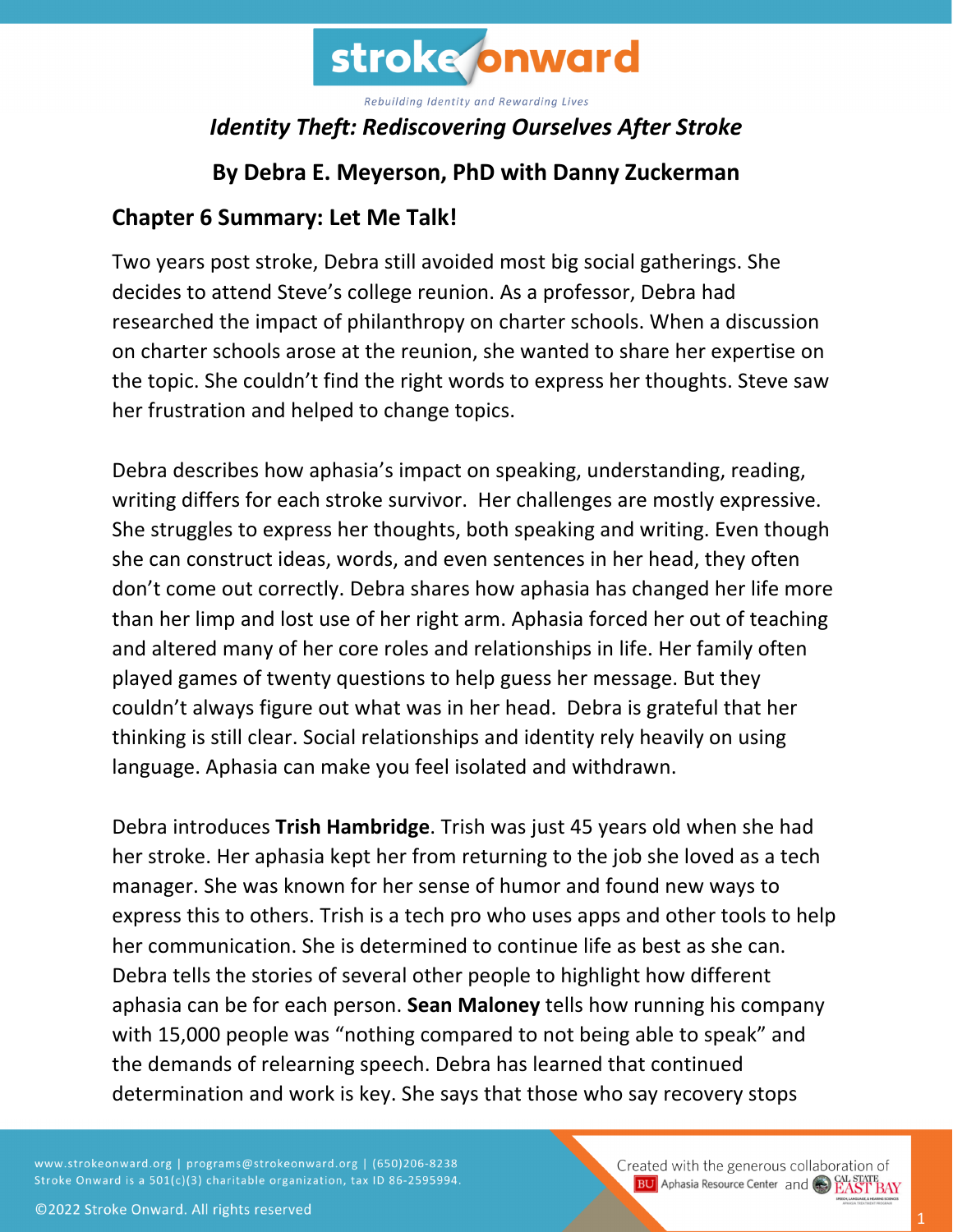

after 12 months are "flat out wrong". But even with progress, having aphasia is a constant battle that requires adaptation in how you approach your life. Not being able to share all the expertise she holds in her head or what she cares about, has changed how she relates to people. Yet, relationships are critical to your identity. Debra emphasizes the importance of learning to communicate nonverbally and using other tools. Each person has to find their own set of strategies to help communication. Debra tells how Trish decided to go back into the world. She's learned to be hilarious again using new tools.

www.strokeonward.org | programs@strokeonward.org | (650)206-8238 Stroke Onward is a 501(c)(3) charitable organization, tax ID 86-2595994.

Created with the generous collaboration of **BU** Aphasia Resource Center and **COL STATE**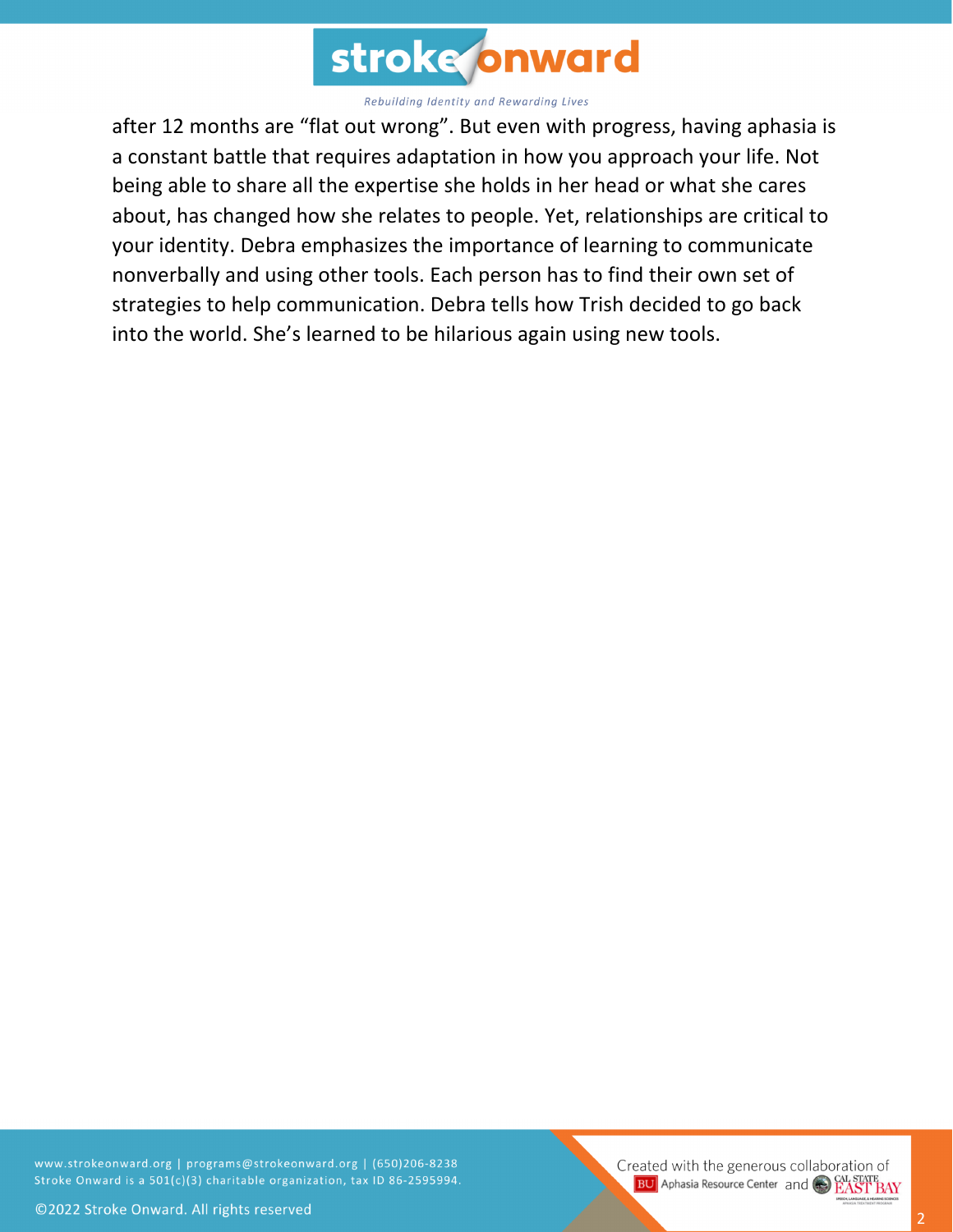

### **Chapter 6 Highlights: Let Me Talk!**

- **1.** Two years after her stroke, Debra still tended to avoid big social gatherings. But she decided to go to Steve's college reunion. One conversation with a group of friends turned to charter schools. Debra had researched this topic as a professor. She could not join the debate and became very frustrated.
- **2.** Aphasia's impact on speaking, understanding, reading, writing differs for each stroke survivor. It's different for each person. Debra says her challenges are mostly expressive. She struggles to express her thoughts, both speaking and writing.
- **3.** Even though Debra can think of words, and even sentences in her head, they often don't come out correctly. Steve described in a CaringBridge post how painful it was to watch Debra's frustration when the wrong words came out.
- **4.** Her family ended up playing many games of twenty questions to help figure out Debra's message. Sometimes they couldn't get to the answer. Her family challenged her to correct her errors when talking together. For Debra, conversation is not only about relationships, but also another focus of rehab.
- **5.** Debra shares how aphasia has changed her life more than her limp and the loss of use of her right arm. Aphasia forced her out of teaching and altered many of her core roles and relationships in life.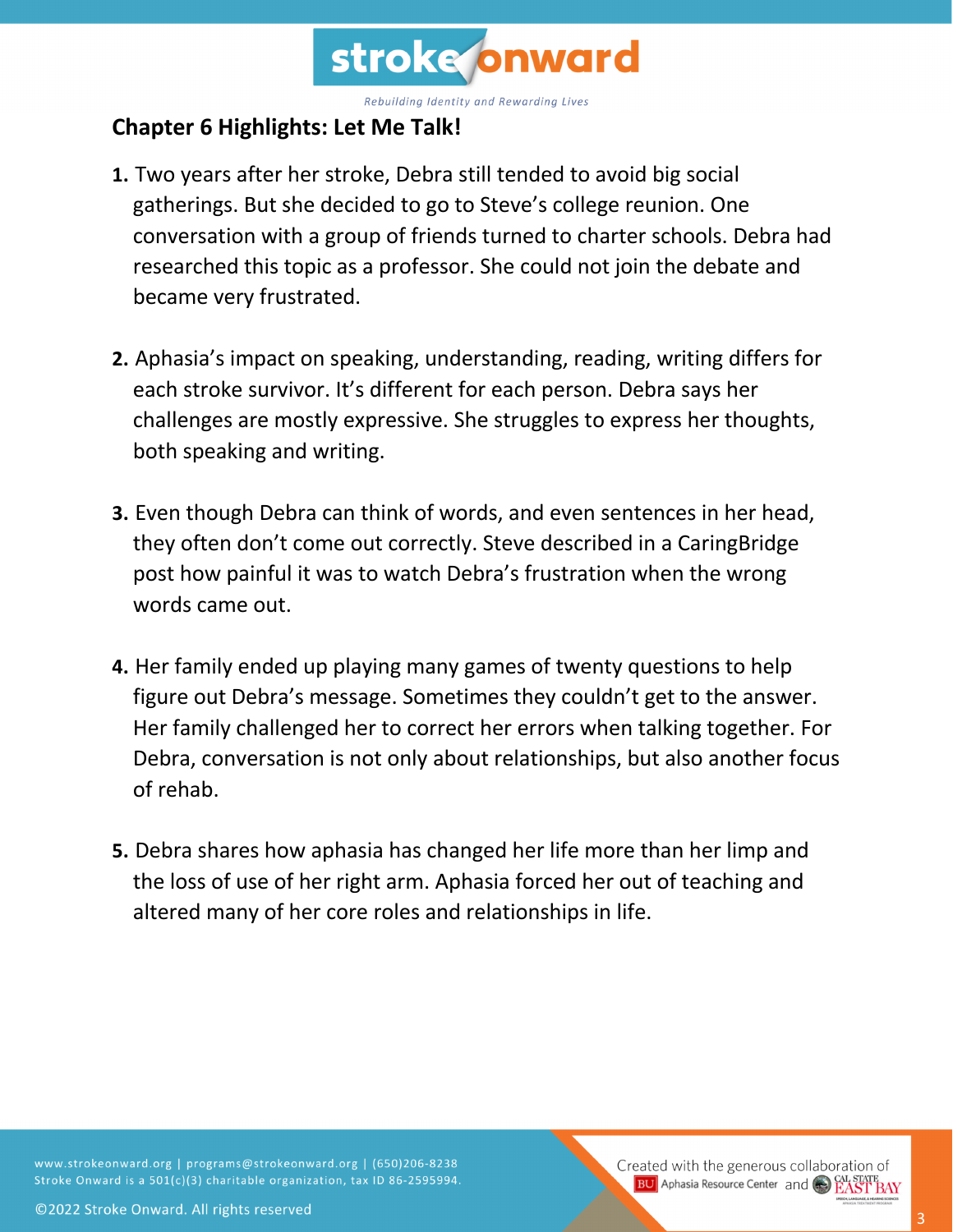

- **6.** Debra points out that there are about 2 million people in the U.S. who have aphasia, but it's still little known to the public. She cites speech pathology researcher, Dr. Leora Cherney and colleagues who report, "Those affected by aphasia report social isolation, loneliness, loss of autonomy, restricted activities, role-change, and stigmatization."
- **7.** Although aphasia is a loss of language, not intelligence, the public may not understand. Debra warns that strangers may look at people with aphasia as incompetent, drunk, or childish when they first meet. But Debra is grateful that people with aphasia can still think clearly.
- **8.** Debra explains how important our social relationships are to our identity. But these relationships rely heavily on language. Having aphasia can make one feel cut off from the world.
- **9.** Debra introduces **Trish Hambridge**. Trish was just 45 years old when she had her stroke. Her severe aphasia kept her from returning to the job she loved as a tech manager at Apple. She was known for her sense of humor and practical jokes. She had a close group of friends.
- **10.** Trish was determined to find new ways to express her humor and connect with people. Trish is a tech pro who uses apps and other tools like her cell phone to help her communication. Debra says Trish "owns her identity as an aphasic stroke survivor." She will tell a busy waitress that she has a speech problem, and the waitress will slow down. Trish is determined to continue life as best as she can.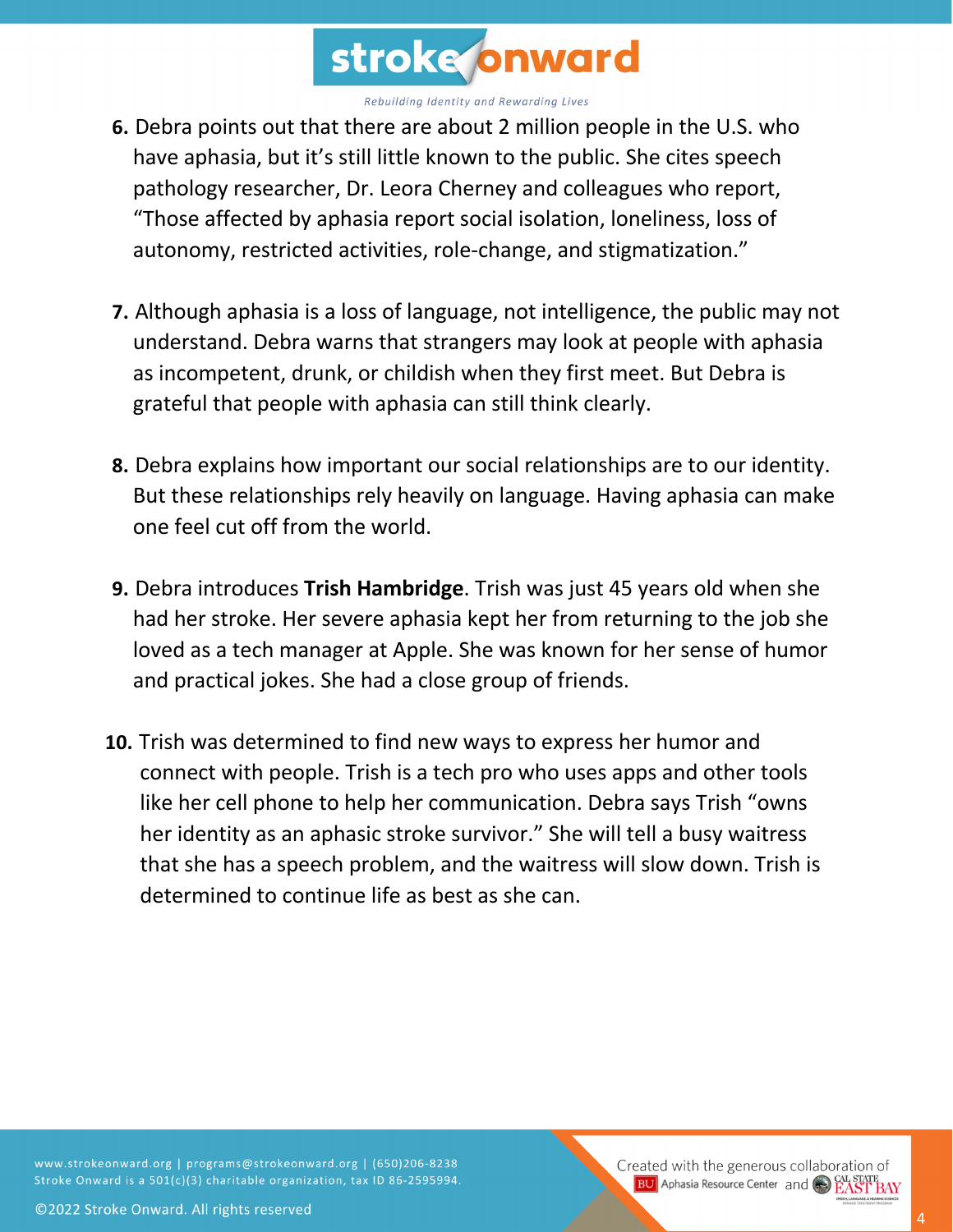

- **11.** Debra shares the stories of several other stroke survivors. Aphasia looks very different for each of these people. **Laura Wang** has the most extreme example of lost communication due to locked-in syndrome. Her language is still intact, but she can't move anything except her eyes. She uses a laser pointer and alphabet board to spell out what she wants to communicate. It is a slow and tedious process.
- **12. Sean Maloney**, the Intel Executive, said that learning to speak again was the "most difficult experience" he has ever had. He said running his company with 15,000 employees was "nothing compared to not being able to speak." Both Sean and Debra benefitted from intensive Melodic Intonation Therapy which uses rhythm and melody to help regain speech. Debra also practiced hundreds of Rosetta Stone lessons.
- **13.** Debra has learned that continued determination and work is key. She says that those who say recovery stops after 12 months are "flat out wrong." Progress may feel slow, but Debra's friends who don't see her often can see changes over time.
- **14.** Having aphasia is a constant battle that requires adaptation in how you approach your life. Debra stresses the importance of making deliberate choices. Think about choosing quiet restaurants, small groups instead of big parties, having patience, and compassion for yourself.
- **15.** Not being able to share the expertise she holds in her head or what she cares about, has changed how Debra relates to people. Yet, relationships are critical to your identity. It's vital to find ways to interact and share your values despite the aphasia. Using tone and gestures can help get a message across.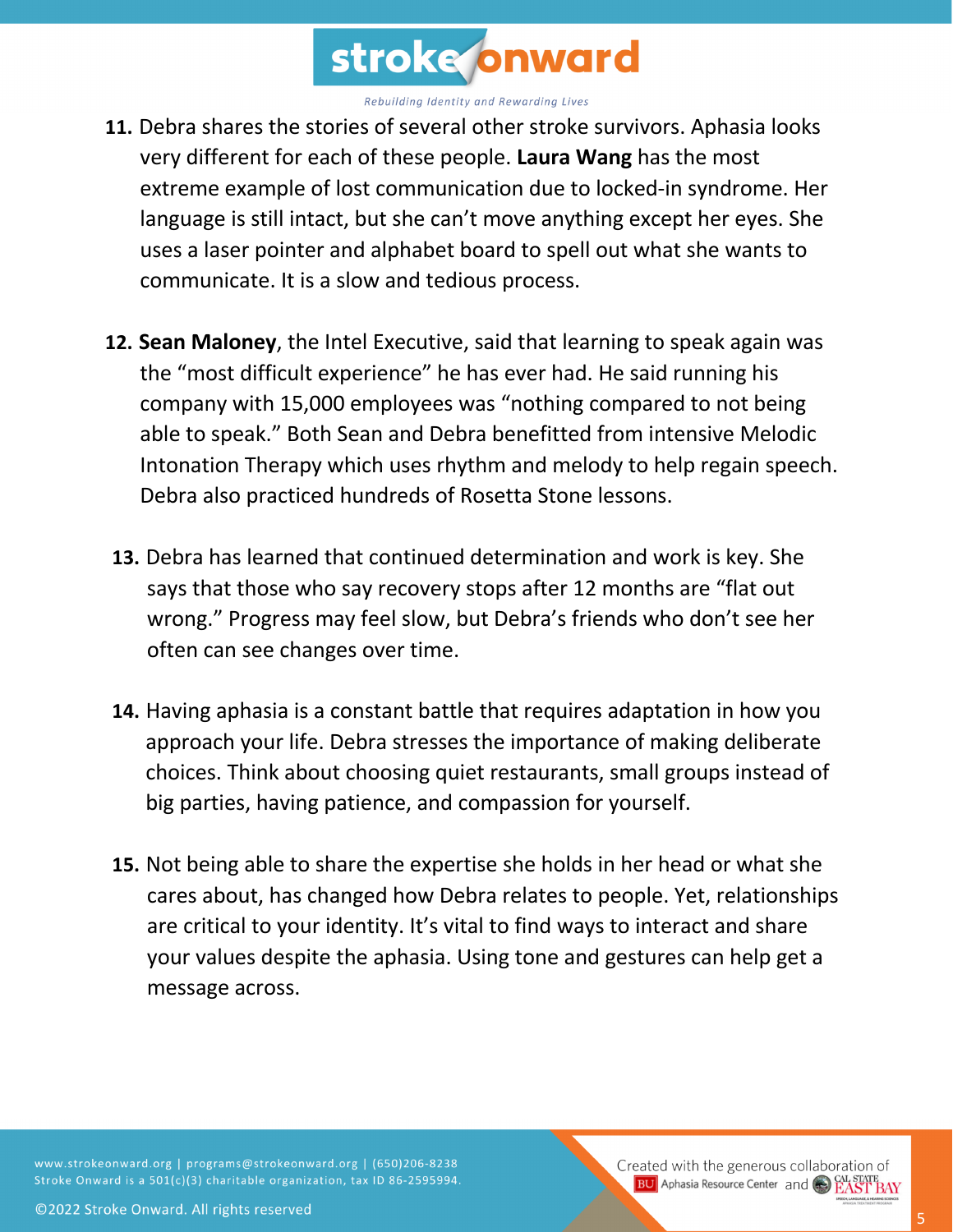

- **16.** Debra quotes speech pathologist and researcher, Barbara Shadden, "If aphasia came with a warning label, I think it should read, 'Hazardous to identity'." Debra emphasizes the importance of learning to communicate nonverbally and using other tools. Each person must find their own set of strategies to help communication.
- **17.** Debra tells how Trish decided to go back into the world. Trish misses not being able to quickly crack a joke. But she has learned to be hilarious again using new tools.

www.strokeonward.org | programs@strokeonward.org | (650)206-8238 Stroke Onward is a 501(c)(3) charitable organization, tax ID 86-2595994. Created with the generous collaboration of **BU** Aphasia Resource Center and **COL STATE**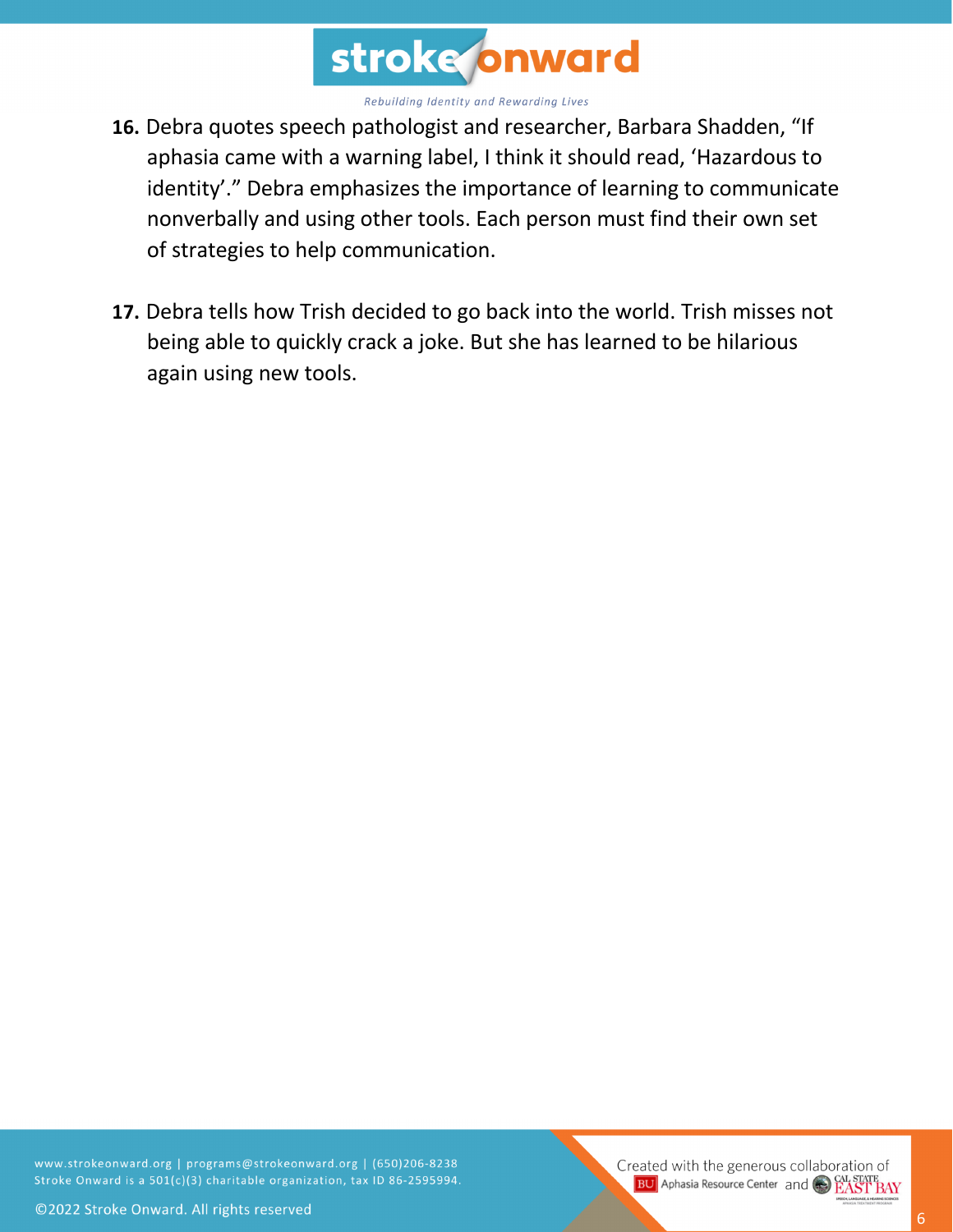

# **Chapter 6 Points for Reflection: Let Me Talk!**

**1.** Debra said she avoided large social gatherings the first couple of years after her stroke. How do **you feel** about **large social gatherings**?

| <b>Dislike Going</b>                                                                                                                  |                                                                                                                                              |                |           |                | So-so     |   |                 |         | Enjoy them! |       |  |
|---------------------------------------------------------------------------------------------------------------------------------------|----------------------------------------------------------------------------------------------------------------------------------------------|----------------|-----------|----------------|-----------|---|-----------------|---------|-------------|-------|--|
| 1                                                                                                                                     |                                                                                                                                              | $\overline{2}$ | 3         | $\overline{4}$ | 5         | 6 | $\overline{7}$  | 8       | 9           | 10    |  |
|                                                                                                                                       | 2. Debra quotes another stroke survivor from an article who says, "When<br>I'm home alone, I don't have aphasia." Do you feel this way, too? |                |           |                |           |   |                 |         |             |       |  |
|                                                                                                                                       | <b>Never</b>                                                                                                                                 |                |           |                | Sometimes |   |                 |         |             | Often |  |
| 1                                                                                                                                     |                                                                                                                                              | $\overline{2}$ | 3         | 4              | 5         | 6 | $\overline{7}$  | 8       | 9           | 10    |  |
| <b>3.</b> Since the on-set of your stroke, what aspects of your speech and<br>language have gotten better?<br>Comprehension<br>Memory |                                                                                                                                              |                |           |                |           |   |                 |         |             |       |  |
| Speech                                                                                                                                |                                                                                                                                              |                | Attention |                |           |   |                 | Reading |             |       |  |
| Writing                                                                                                                               |                                                                                                                                              |                |           | Other          |           |   |                 |         |             |       |  |
|                                                                                                                                       | 4. Language is an important tool for maintaining relationships. How has<br>your aphasia impacted your relationships?                         |                |           |                |           |   |                 |         |             |       |  |
|                                                                                                                                       | <b>Negative Impact</b>                                                                                                                       |                |           |                |           |   | Positive Impact |         |             |       |  |

1 2 3 4 5 6 7 8 9 10